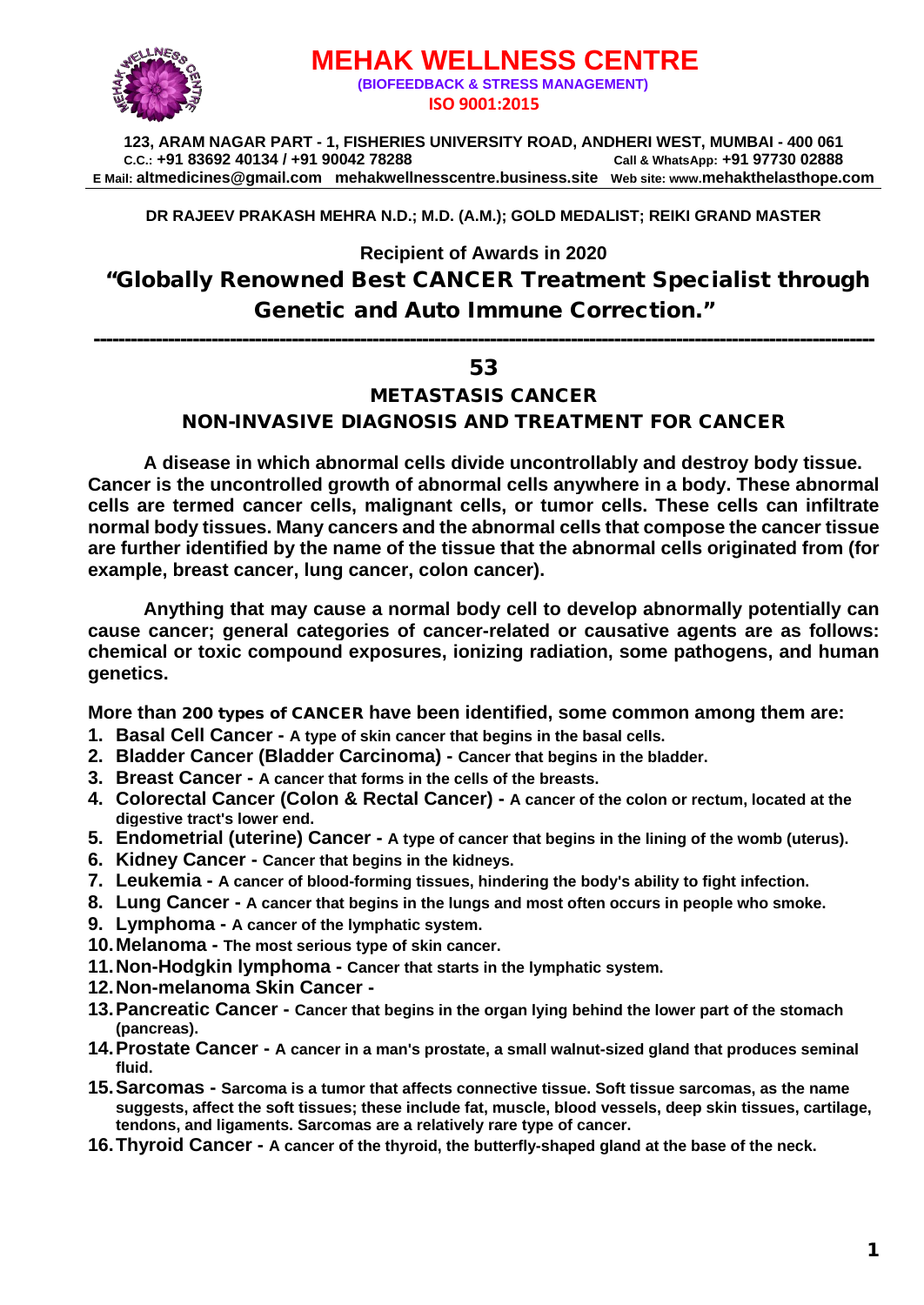**Metastatic cancer is cancer that spreads from its site of origin to another part of the body.**

**Metastasis is a pathogenic agent's spread from an initial or primary site to a different or secondary site within the host's body; the term is typically used when referring to metastasis by a cancerous tumor. The newly pathological sites, then, are metastases.**

**Metastasis is the spread of cancer cells to new areas of the body, often by way of the lymph system or bloodstream. A metastatic cancer, or metastatic tumor, is one that has spread from the primary site of origin, or where it started, into different areas of the body.**

**Metastatic cancer is commonly called stage IV cancer or advanced cancer. It occurs when cancer cells break off from the original tumor, spread through the bloodstream or lymph vessels to another part of the body, and form new tumours. Nearby lymph nodes are the most common place for cancer to metastasize.**

**Cancer that spreads from where it started to a distant part of the body is called metastatic cancer. For many types of cancer, it is also called stage IV (4) cancer. The process by which cancer cells spread to other parts of the body is called metastasis. When observed under a microscope and tested in other ways, metastatic cancer cells have features like that of the primary cancer and not like the cells in the place where the metastatic cancer is found. This is how doctors can tell that it is cancer that has spread from another part of the body.**

**Metastatic cancer has the same name as the primary cancer. For example, breast cancer that spreads to the lung is called metastatic breast cancer, not lung cancer. It is treated as stage IV breast cancer, not as lung cancer.**

**Cancer cells spread through the body in a series of steps. These steps include:**

- **1. Growing into, or invading, nearby normal tissue.**
- **2. Moving through the walls of nearby lymph nodes or blood vessels.**
- **3. Traveling through the lymphatic system and bloodstream to other parts of the body**
- **4. Stopping in small blood vessels at a distant location, invading the blood vessel walls, and moving into the surrounding tissue.**
- **5. Growing in this tissue until a tiny tumor forms.**
- **6. Causing new blood vessels to grow, which creates a blood supply that allows the metastatic tumor to continue growing.**

**Most of the time, spreading cancer cells die at some point in this process. But, as long as conditions are favourable for the cancer cells at every step, some of them are able to form new tumours in other parts of the body. Metastatic cancer cells can also remain inactive at a distant site for many years before they begin to grow again, if at all.**

## Symptoms of Metastatic Cancer

**Metastatic cancer does not always cause symptoms. When symptoms do occur, what they are like and how often you have them will depend on the size and location of the metastatic tumours.** 

**Some common signs of metastatic cancer include:**

- **pain and fractures, when cancer has spread to the bone**
- **headache, seizures, or dizziness, when cancer has spread to the brain**
- **shortness of breath, when cancer has spread to the lung**
- **jaundice or swelling in the belly, when cancer has spread to the liver**

**Researchers are studying new ways to kill or stop the growth of primary and metastatic cancer cells. These ways include:**

- **Helping your Immune System fight cancer.**
- **Disrupting the steps in the process that allow the cancer cells to spread.**
- **Targeting specific Genetic changes in tumours.**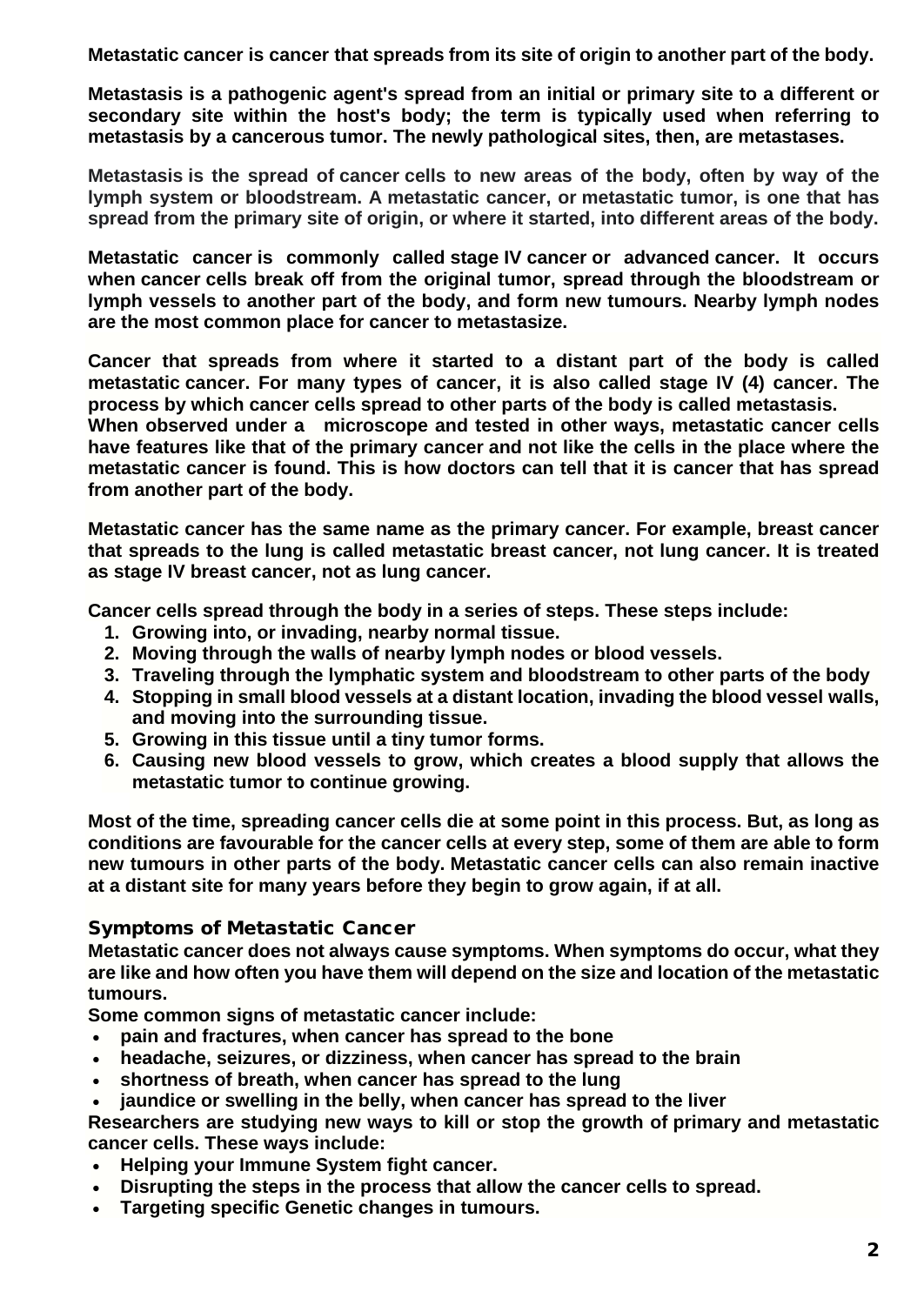## **SOME FREQUENTLY ASKED QUESTIONS ON THE SUBJECT.**

### **What does metastasis mean in cancer?**

**The spread of cancer cells from the place where they first formed to another part of the body. In metastasis, cancer cells break away from the original (primary) tumor, travel through the blood or lymph system, and form a new tumor in other organs or tissues of the body.**

#### **Is metastatic cancer curable?**

**In some situations, metastatic cancer can be cured, but most commonly, treatment does not cure the cancer. But doctors can treat it to slow its growth and reduce symptoms. It is possible to live for many months or years with certain types of cancer, even after the development of metastatic disease.**

#### **Is metastatic cancer always Stage 4?**

**Cancer that spreads from where it started to a distant part of the body is called metastatic cancer. For many types of cancer, it is also called stage IV (4) cancer. The process by which cancer cells spread to other parts of the body is called metastasis.**

### **What is the hardest cancer to treat?**

**Top 5 Deadliest Cancers**

- **Prostate Cancer.**
- **Pancreatic Cancer.**
- **Breast Cancer.**
- **Colorectal Cancer.**
- **Lung Cancer.**

#### **Can chemo cure metastatic cancer?**

**There are many treatments for metastatic cancer. It often depends on where the cancer began and where it has spread. Chemotherapy is most commonly used, along with radiation, to shrink tumors.**

#### **Why is metastatic cancer so dangerous?**

**Created by cells released by the primary tumor that have been transported to other organs or body parts, metastases – secondary cancer growths that spread through the body – are often viewed as its 'deadly offspring'. At these secondary sites, the cells proliferate and grow into dangerous metastatic tumors.**

#### **What triggers metastasis?**

**Summary: Cancer metastasis, the migration of cells from a primary tumor to form distant tumors in the body, can be triggered by a chronic leakage of DNA within tumor cells, according to new research.**

#### **Does anyone survive metastatic cancer?**

**In the past, many people did not live long with metastatic cancer. Even with today's better treatments, recovery is not always possible. But doctors can often treat cancer even if they cannot cure it. A good quality of life is possible for months or even years.**

#### **Which cancer spreads the fastest?**

**Start with this life-saving information on five of the fastest-moving cancers: pancreatic, brain, oesophageal, liver and skin. Pancreatic cancer is one of the deadliest.**

#### **How long do Stage 4 cancer patients live?**

**Those diagnosed in stage 4 who decide against treatment live an average of 6 months. Researchers use tumor grading to estimate how fast a tumor may grow. Cell abnormalities and how rapidly the cancer cells are dividing play a role in overall tumor growth. These factors are associated with survival.**

#### **Can chemo patients have Stage 4 cancer?**

**In many cases, people with end-stage metastatic cancer are offered chemotherapy to ease pain and improve their quality of life. When chemotherapy is given for these reasons, it's called palliative chemotherapy.**

#### **Can you beat Stage 4 cancer?**

**In most cases, however, stage IV cancer is not curable - but that doesn't mean that there is no effective treatment (Improving Quality of Life is a reasonable goal even if cure is not). Stage IV disease is different for every person afflicted by this condition.**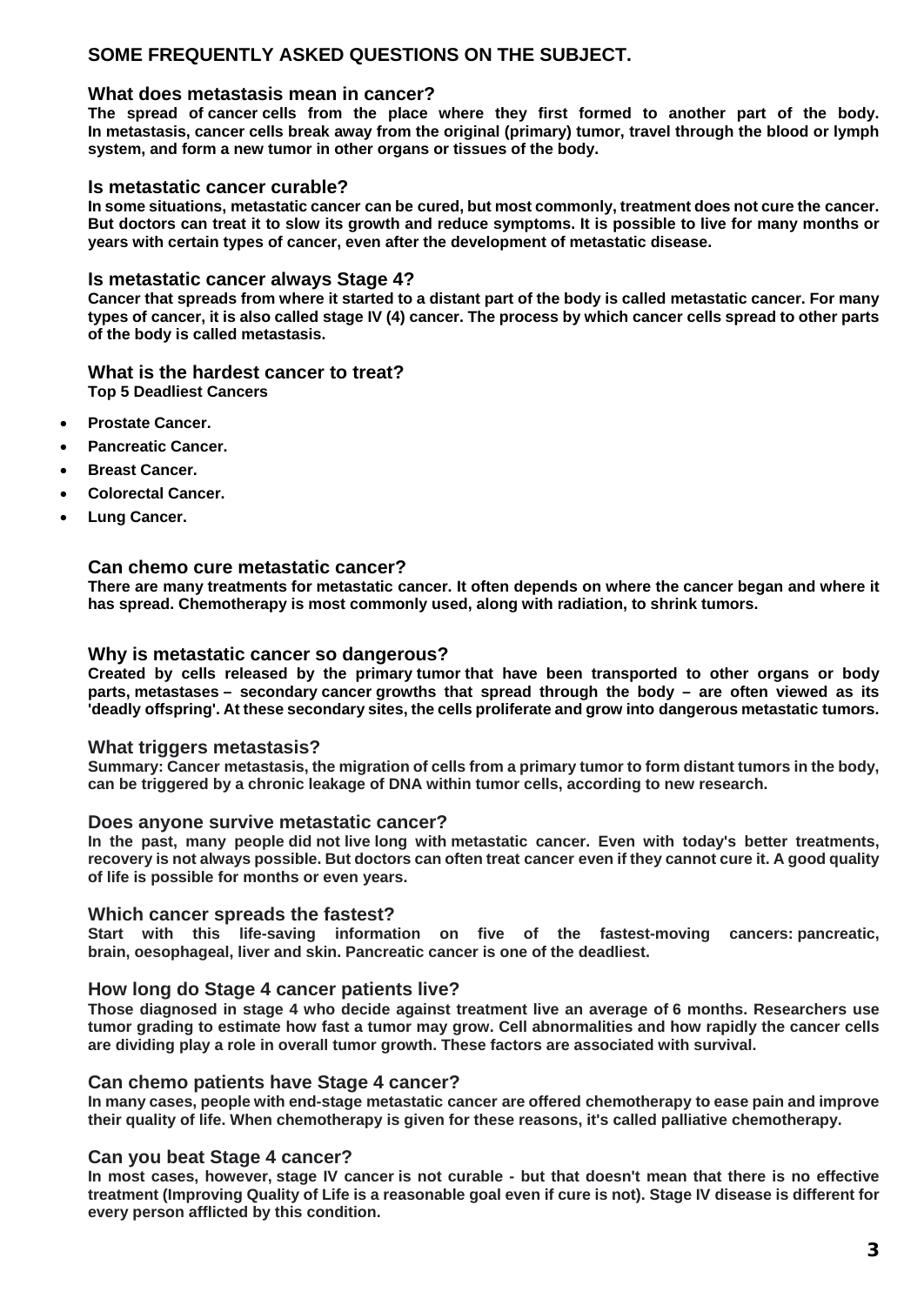**What's the worst stage of cancer? Staging Groups**

- **Stage 0 means there's no cancer, only abnormal cells with the potential to become cancer. ...**
- Stage I means the cancer is small and only in one area. ...
- **Stage II and III mean the cancer is larger and has grown into nearby tissues or lymph nodes.**
- **Stage IV means the cancer has spread to other parts of your body.**

#### **What is the most painful cancer to die from?**

**Cancer spreading to the bone is the most painful type of cancer. Cancer spreading to the bone is the most painful type of cancer. Pain can be caused by a tumor pressing on the nerves around the bone.**

#### **Is dying from cancer painful?**

**Severe pain often makes it hard for a person to feel comfortable and at peace as he or she dies. Cancer causes pain in many different ways, but there are ways to treat the pain. Uncontrolled pain often worsens other symptoms, such as fatigue and confusion.**

#### **Can you live 20 years with metastatic breast cancer?**

**Between 20 and 30 percent of women with early stage breast cancer go on to develop metastatic disease. While treatable, metastatic breast cancer (MBC) cannot be cured. The five-year survival rate for stage 4 breast cancer is 22 percent; median survival is three years. Annually, the disease takes 40,000 lives.**

#### **What causes cancer to spread fast?**

**Cancer cells that have more genetic damage (poorly differentiated) usually grow faster than cancer cells with less genetic damage (well differentiated).**

#### **What is the most common site of metastasis?**

**Metastatic tumors are very common in the late stages of cancer. The spread of metastasis may occur via the blood or the lymphatics or through both routes. The most common sites of metastases are the lungs, liver, brain, and the bones.**

#### **How long can you live with metastatic liver cancer?**

**The five-year survival rate for a patient whose liver cancer has spread to surrounding tissue, organs and/or lymph nodes is estimated at 11 percent. The five-year survival rate for a patient whose liver cancer has spread to distant tissue, organs and/or lymph nodes is estimated at 3 percent.**

#### **How bad is it when cancer spreads to lymph nodes?**

**When cancer has spread to lymph nodes, there's a higher risk that the cancer might come back after surgery. This information helps the doctor decide whether more treatment, like chemo or radiation, might be needed after surgery.**

#### **What cancers kill the fastest?**

**Pancreatic cancer is hard to diagnose early and so – when it is diagnosed – there needs to be a sense of urgency in treating people with the disease, as it is the quickest killing cancer.**

#### **Can cancer grow while on chemo?**

**Cancer may sometimes come back after cancer drug treatment or radiotherapy. This can happen because the treatment didn't destroy all the cancer cells. Chemotherapy drugs kill cancer cells by attacking cells that are in the process of doubling to form 2 new cells.**

#### **Is chemotherapy really worth it?**

**Suffering through cancer chemotherapy is worth it -- when it helps patients live longer. But many patients end up with no real benefit from enduring chemo after surgical removal of a tumor. Going in, it's been hard to predict how much chemo will help prevent tumor recurrence or improve survival chances.**

#### **Can I beat stage 4 lung cancer?**

**In stage IV, the cancer has metastasized, or spread, beyond the lungs into other areas of the body. About 40 percent of NSCLC patients are diagnosed with lung cancer when they are in stage IV. The five-year survival rate for those diagnosed with stage IV lung cancer is less than 10 percent.**

#### **How do you know a cancer patient is dying?**

**The dying person will feel weak and sleep a lot. When death is very near, you might notice some physical changes such as changes in breathing, loss of bladder and bowel control and unconsciousness.**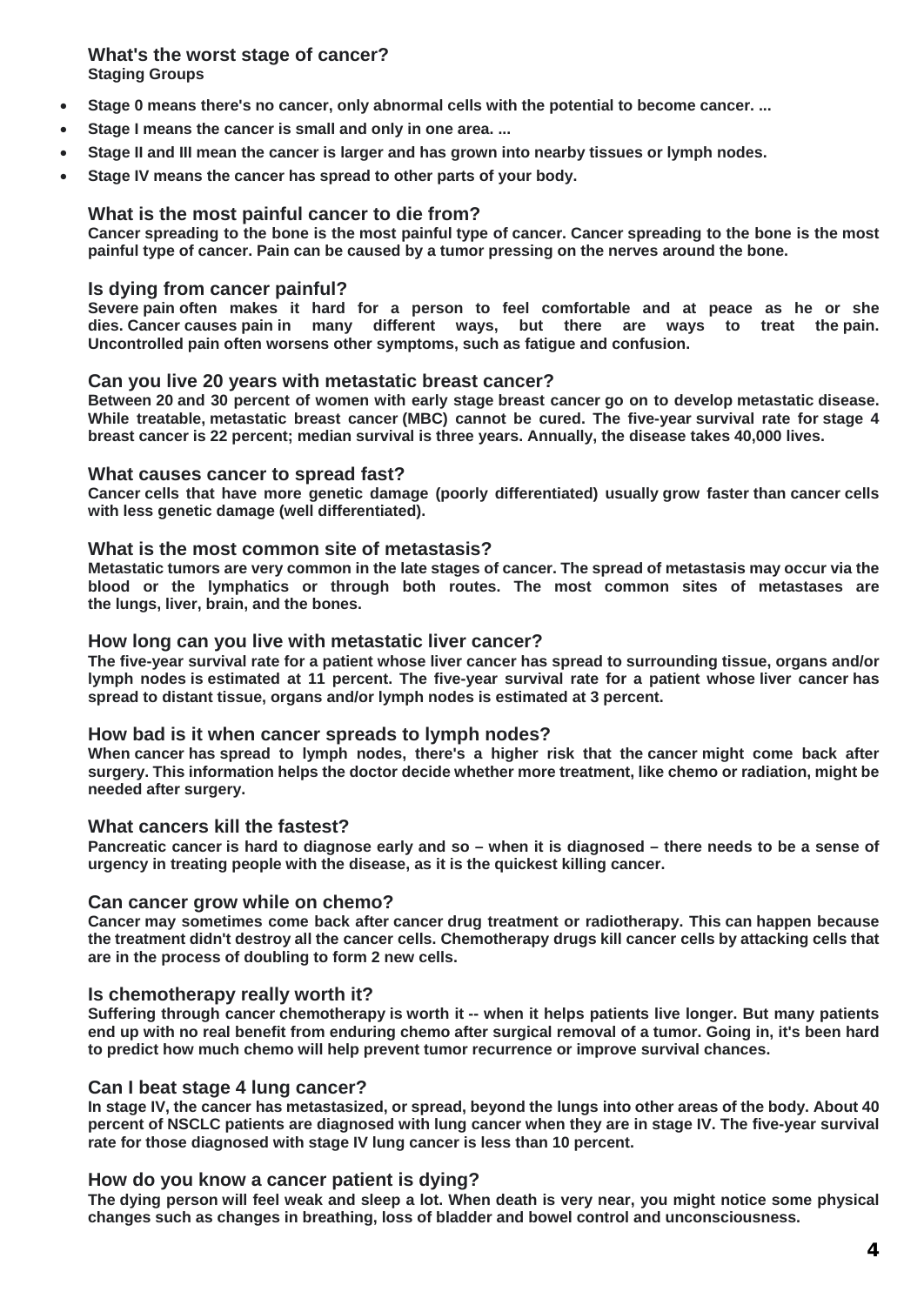## **What can I eat if I have stage 4 cancer?**

**Here are suggestions my patients tend to like:**

- **Fresh fruit. The best choices are fruit that is refreshing, easy to eat and high in water content.**
- **Yogurt. It's easy to eat and promotes healthy digestion.**
- **Hot or cold cereal.**
- **Peanut butter or cheese.**
- **Whole grains.**
- **Meats and poultry.**
- **Eggs (cooked).**

#### **What cancer is most painful? Primary tumors in the following locations are associated with a relatively high prevalence of pain:**

- **Head and neck (67 to 91 percent)**
- **Prostate (56 to 94 percent)**
- **Uterus (30 to 90 percent)**
- **The genitourinary system (58 to 90 percent)**
- **Breast (40 to 89 percent)**
- **Pancreas (72 to 85 percent)**
- **Esophagus (56 to 94 percent)**

## **What does cancer feed on?**

**All kinds of cells, including cancer cells, depend on blood sugar (glucose) for energy. But giving more sugar to cancer cells doesn't make them grow faster. Likewise, depriving cancer cells of sugar doesn't make them grow more slowly.**

# **What are the final stages of metastatic breast cancer?**

**End-of-life symptoms**

- **Pain: Cancer can cause considerable pain as it progresses.**
- **Fatigue: As the body continues to cope with the spread of cancer, it is common to feel very tired. ...**
- **Breathing difficulties: Breathing may become difficult for several reasons.**

## **How long can you live with cancer?**

**Many people live much longer than five years after they are diagnosed. For some people, cancer does come back and they will need further treatment. Most people who get cancer only get one type. However, some people will develop another type of cancer.**

## **What does metastatic mean in cancer diagnosis?**

**In metastasis, cancer cells break away from where they first formed (primary cancer), travel through the blood or lymph system, and form new tumors (metastatic tumors) in other parts of the body. The metastatic tumor is the same type of cancer as the primary tumor.**

#### **How long can you live with metastatic cancer?**

**A patient with metastasis to the liver and lung has a median life expectancy of less than six months. A patient with widespread metastasis or with metastasis to the lymph nodes has a life expectancy of less than six weeks.**

#### **What is the most common site of metastasis?**

**Metastatic tumors are very common in the late stages of cancer. The spread of metastasis may occur via the blood or the lymphatics or through both routes. The most common sites of metastases are the lungs, liver, brain, and the bones.**

## **Can cancer patients die suddenly?**

**Most cancer cases are diagnosed, and patients receive various therapies, including surgery and palliative care, before death. However, in most cases cancer progresses, whereas other diseases, such as circulatory disease, can cause sudden death.**

**A patient with metastasis to the liver and lung has a median life expectancy of less than six months. A patient with widespread metastasis or with metastasis to the lymph nodes has a life expectancy of less than six weeks.**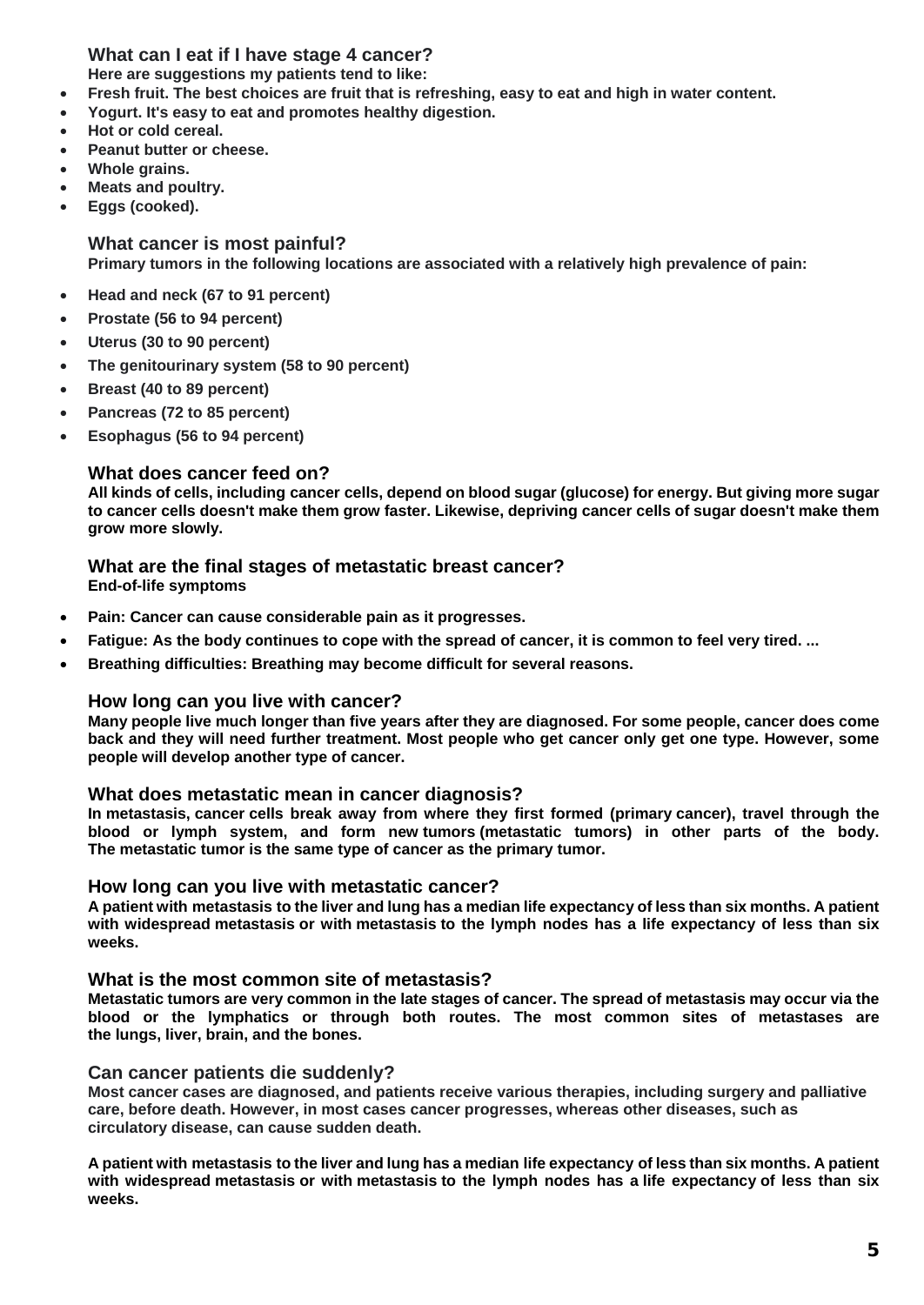We very well know, at initial stages there are no symptoms. It can be diagnosed only when revealed on the physical. But by then it is too late.

## WHAT WE DO & WHAT WE DO NOT DO:

- 1. WE DO NOT DIAGNOSE: We assess, measure, determine or evaluate a condition.
- 2. WE DO NOT PRESCRIBE: We recommend, suggest, advice or offer options to alleviate the condition.
- 3. WE DO NOT TREAT:

We work with, release, normalize, relieve, balance or remedy a condition.

### 4. WE DO NOT CURE:

We alleviate, balance, improve, correct or normalize a condition.

5. WE DO NOT Use the word "DISEASE": We use condition, problem or imbalance.

## 6. WE DO NOT MAKE CLAIMS OR PROMISES:

We explain that health is an individual matter with many approaches to healing and no guarantees. It is our job to educate our clients so that they are more in control of their own health.

**Our work involves to** DE-STRESS **all concerned areas, causing an imbalance, leading to Diseases / Disorders. We work to** MANAGE STRESS**, to help the system function normally.**

•

**Our work pattern is to** DETOXIFY **the system. Support it with** ESSENTIAL SUPPLEMENTS & FREQUENCY ENERGIES**. And finally, provide** CORRECTIVE FREQUENCIES**, to restore balance in the system. We strongly believe in** "BODY HEALS ITSELF"**.**

**We, at** MEHAK WELLNESS CENTRE**, under the expertise of** DR RAJEEV PRAKASH MEHRA**, a** GOLD MEDALIST & REIKI GRAND MASTER **offer** NON-INVASIVE **Diagnosis on State of the Art, latest 21st Century technology to verify the onset or presence of** CANCER **& Cancer affected areas. We need to understand the base location of Cancer cells and to the areas it is spreading. Cancerous cells if found in Multiple locations need to be tackled on a war footing.**

**Primary area where Cancer cells are located may be weak and a possibility to tackle in a short time frame. Whereas when they travel and have their off-spring they are much more powerful and dangerous. Every time the Cancerous cells travel from their primary location, their off-springs are 10 to 12 times more powerful and get difficult to control.** 

**We, run a complete 7000 parameter test which includes** AUTO IMMUNE **disorders and**  CHROMOSOMES **and issues related to** GENETIC **disturbances, thus are in a position to guide the client of a future onset or presence of** CANCER **and its spread in the system.** 

**With vast experience of over 33 years, working with Cancer patients and being awarded with 80+ Certificates & Awards –** DR RAJEEV PRAKASH MEHRA **is confident of handling all types of CANCER. Type of Cancer, and location in the body is not important here.**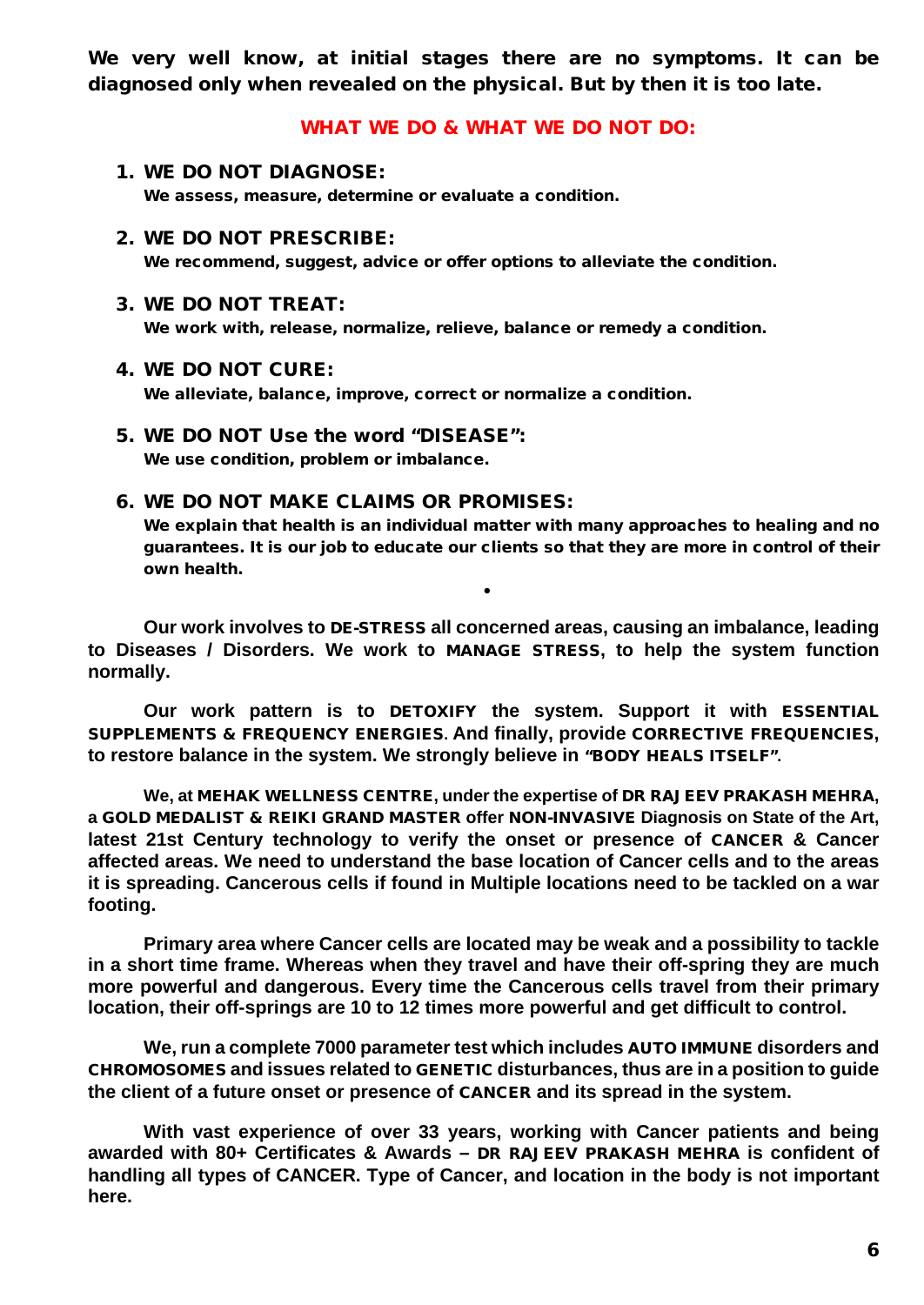**The test thus helps us in taking preventive measures for the disease much before it can show up on the regular physical tests.** 

**We conduct a test to reveal the Genetic component involved in this disease. On having the results for the Genes, Chromosomes, Auto Immune & Cancer specific areas, we are in a position to assess the damage done or possible damage in the near future.** 

**Our work is** NON-INVASIVE**. We work with** BIOFEEDBACK **and** RADIONICS**.** Cancerous cells may be of any type or in any part of the system, makes no difference, the therapy remains the same.

**Being in** NON-INVASIVE **stream, we do not recommend** Chemo-Therapy, Radiation, or Surgery**. As far as possible we advise to avoid removal of any Body Part.** 

**Basic cause of** CANCER **is mainly linked to** GENETIC **factors, thus by working on the root cause and stabilizing the** GENES, CHROMOSOMES, AUTO-IMMUNE **disorders and all parameters related with** CANCER**, we are in a position to eradicate the** CANCER **cells without any side effects or danger to client's life. Information on the spread of cancer cells in the system is important to tackle it from each and every cell / organ which it has invaded.**

**Auto-Immune state, Genetic disturbances and Chromosomes are responsible for instigating and activating Cancerous cells in the system. We work on de-stressing, balancing and strengthing these issues to bring out a balance and stabilize the condition. Overall 6 Chromosomes and 9 Vital Supplements need to be worked on.**

**Main causes of activating** CANCER **are lack of** Oxygen supply, Infection, Hypoxia and Acidosis**. These issues are taken into account for correction along with other related issues instigating / provoking / supporting CANCEROUS Cells.**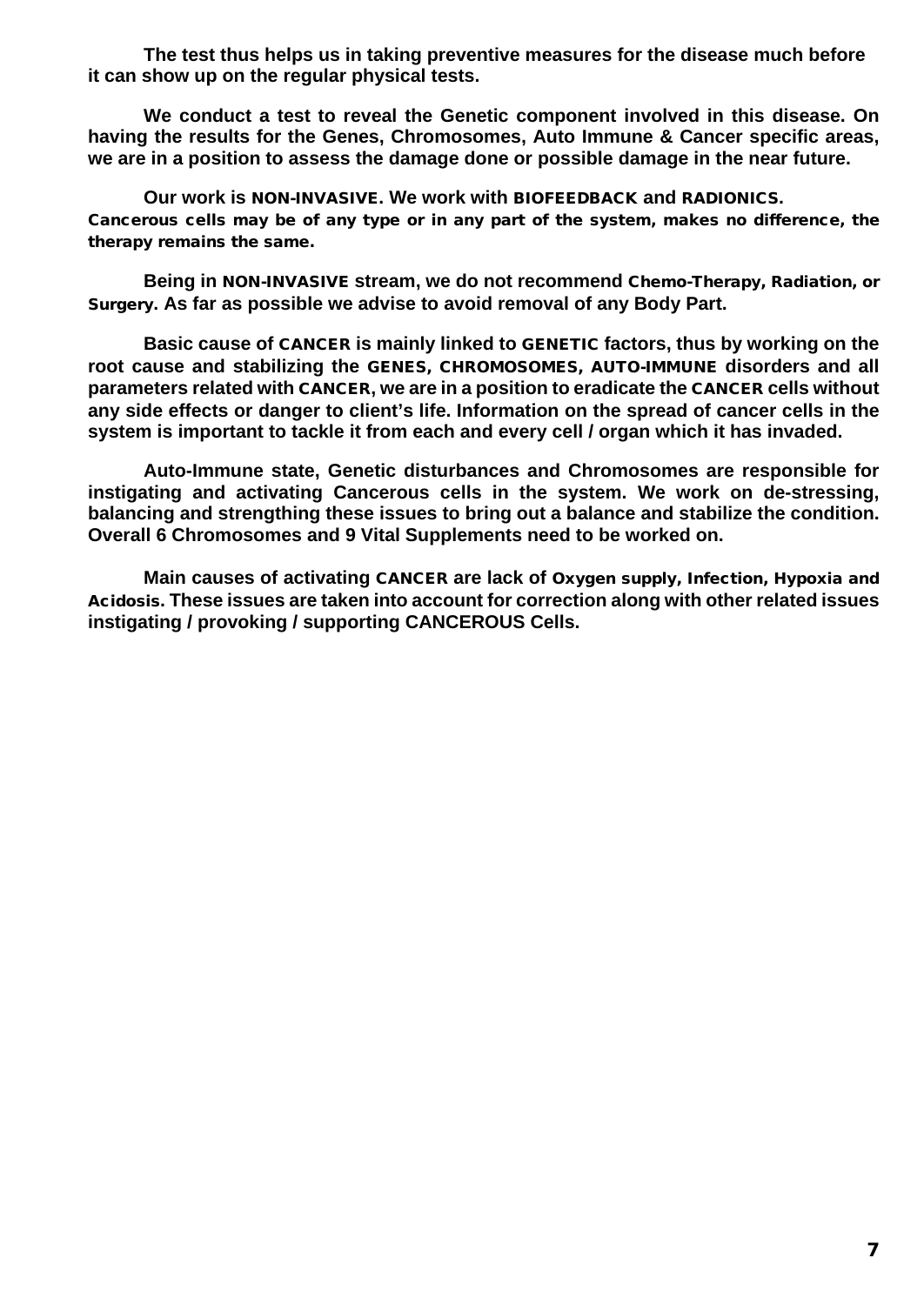**We advise to COMPLEMENT our services, with the ongoing therapies / treatment for better and faster results.**

**We strongly recommend** DETOX **procedure. This should be started immediately.**  COLLOIDAL SILVER WATER, ANTIOXIDANT HYDROGEN RICH WATER, ATOMY VITAMIN C **and use of** ZAPPER**.** RADIONICS **and** RIFE FREQUENCIES **for basic corrections; start immediately on the** RADIONICS **maintenance kit.** DIETARY SUPPLEMENTS (HemoHIM) **for speedy recovery.** NON-INVASIVE **therapy is administered, which could take** 18 to 72 **sittings of**  BIOFEEDBACK **therapy to resolve most issues depending on the individual's resistance from within and the body's ability to** HEAL.

## CANCER MANAGEMENT

## CANCER SOLUTION AVAILABLE

## CANCER NON-INVASIVE THERAPIES

- **Rs.36,600/-** Diagnosis Package (Rs.27,450/- after Cash Discount)
	- **(Includes Consultation, Supplement Report, Biofeedback Diagnosis on LIFE & QRMA)**
- **Rs. 1,800/- Consultation**
- **Supplement Report**
- **Rs.27,000/- Complete 7,000 parameter Test** (MUST)
- **Rs. 6,000/- Test on QRMA (Full Body 100+ page report)**
- **Rs.27,000/- Complete 7,000 parameter Test** (MUST)
- **Rs. 1,800/- TEST on BIO-TESTING and BIO-THERAPY for MALIGNANCY**
- **Rs.18,000/- L.S. Therapy** (MUST)
- **Rs.12,000/- L.S. Panel** (TIMED / SPECFIC) (HIGHLY RECOMMENDED) (Work to release effects of Chemotherapy, Radiation, Medications and Metastasis)
- **Rs.12,000/- Panel Therapy (L.S. Panel for DETOX)**

**(Charges are per sitting)**

**Cost of other related Therapies, Detoxification & Supplements / Frequency medication is recommended in the Supplement Chart. Book your SUPPLEMENT CHART for details. (12 weeks of Therapy with 24 weeks of Supplements, helps in balancing most issues.)**

**[Clients booking DIAGNOSIS PACKAGE would be termed as REGISTERED IN HOUSE CLIENTS. They would be entitled for preference in booking sessions and for CASH Discounts wherever applicable (In House Products & Sessions). For Therapies, book minimum 18 sittings to avail 25% and 36 sittings for 33% (1/3RD) CASH DISCOUNT. Maintain a Security Deposit of Rs.10,000/- and in multiples to get CASH Discount. Clients without maintaining Security Deposit Pre-Book your Products / Sessions a week / 7 days in advance with Full CASH payment, book minimum 18 sittings, to avail CASH DISCOUNT.]**

DR RAJEEV PRAKASH MEHRA **recipient of Certificate of Excellence Award for 2018 - 2019**

## "BEST CANCER SPECIALIST IN ASIA"

 $\boldsymbol{\mathcal{R}}$ 

## "BEST CANCER SPECIALIST DOCTOR OF THE YEAR"

MEHAK WELLNESS CENTRE **– Awarded**

## "TOP DIAGNOSTIC CENTRE IN MUMBAI"

**AMONGST THE TOP 10 DIAGNOSIS CENTRES IN MUMBAI. MAY 2019. BY SILICONINDIA.COM**